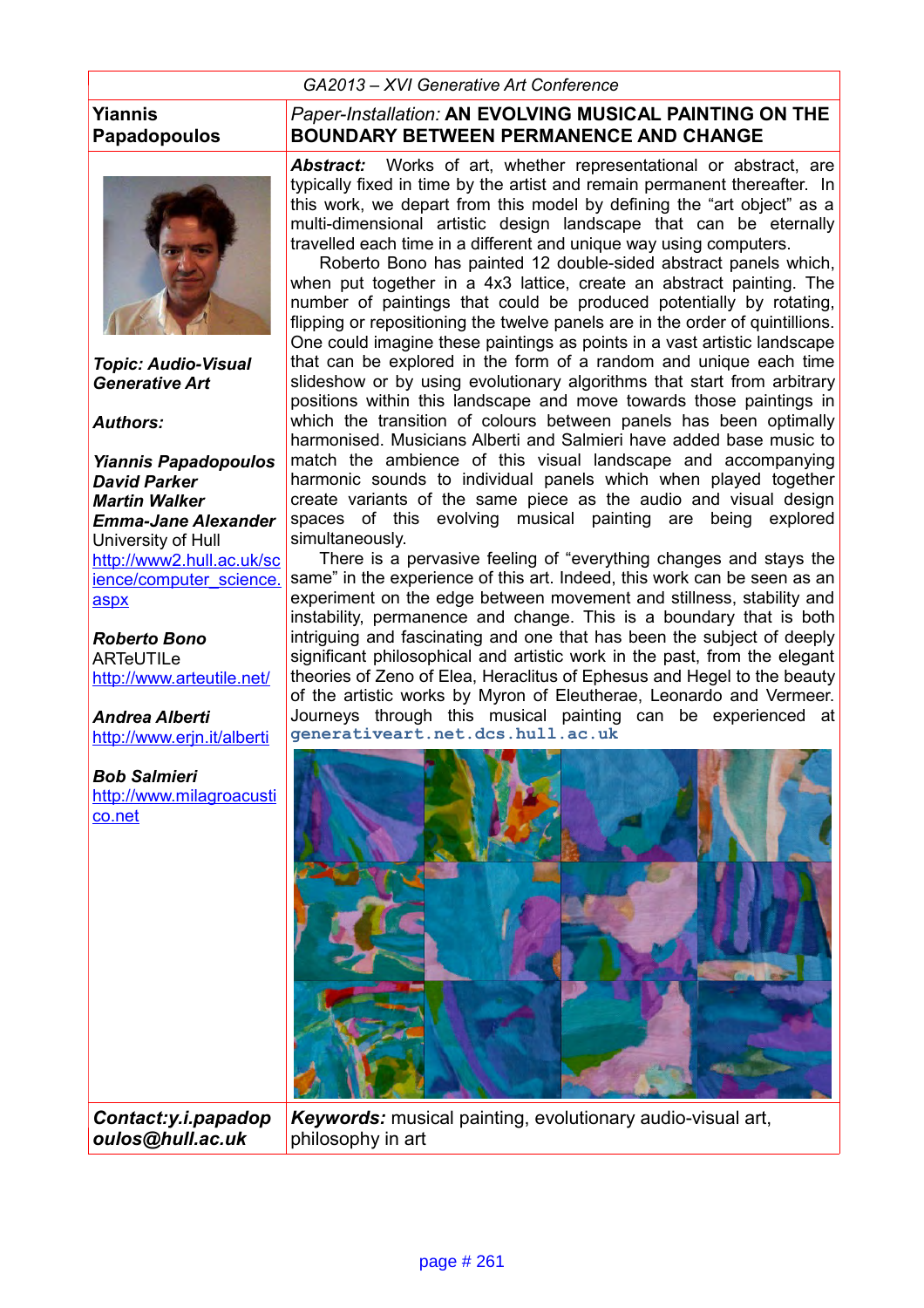# **An Evolving Musical Painting on the Boundary Between Permanence and Change**

#### **Yiannis Papadopoulos\*, David Parker, Martin Walker, Emma-Jane Alexander** *Department of Computer Science, University of Hull, United Kingdom http://www2.hull.ac.uk/science/computer\_science.aspx*

#### *with artists*

### **Roberto Bono** *(www.arteutile.net)* **Andrea Alberti (***www.erjn.it/alberti)* **Roberto Salmieri** *(www.milagroacustico.net)*

*\*contact author email: y.i.papadopoulos@hull.ac.uk*

# **Abstract**

This paper discusses an evolving musical painting that bridges manual and generative art. The painting is neither a still image, nor a fixed sequence of images and sounds; it is instead an audio-visual design space defined by artists and explored by computers — a vast landscape of musical panels through which a different visual and musical journey is taken each time the artwork is experienced. The painting is part of a portfolio of hybrid art in which panels and painted sculptures are virtualised, enhanced with music, and explored through technology. In this paper, we discuss the conception, birth, and possible future of this art project.

# **Main**

This art project was conceived during a dinner party in discussions between the authors very much in the same way that many literary, artistic and philosophical works were conceived in ancient Greek symposia (συμπόσιον — a drinking party in Greek).

Roberto Bono is an abstract painter who experiments with double-sided paintings and panels that can be joined together in different ways, creating a three dimensional space that crosses the boundary between painting and sculpture. On this occasion, he had painted 12 double-sided abstract panels which, when put together in a 4x3 lattice, form an abstract composition. Figure 1 shows an example of such a painting. Upon viewing this work, it occurred to Yiannis that the number of paintings that could potentially be produced by rotating, flipping or repositioning these twelve square panels is surprisingly large — in the order of quintillions, in fact.

It was calculated that a slide show that displays each painting for a minute would last longer than the age of Universe. At this point, awed by the magnitude of this realisation, our imaginations took over.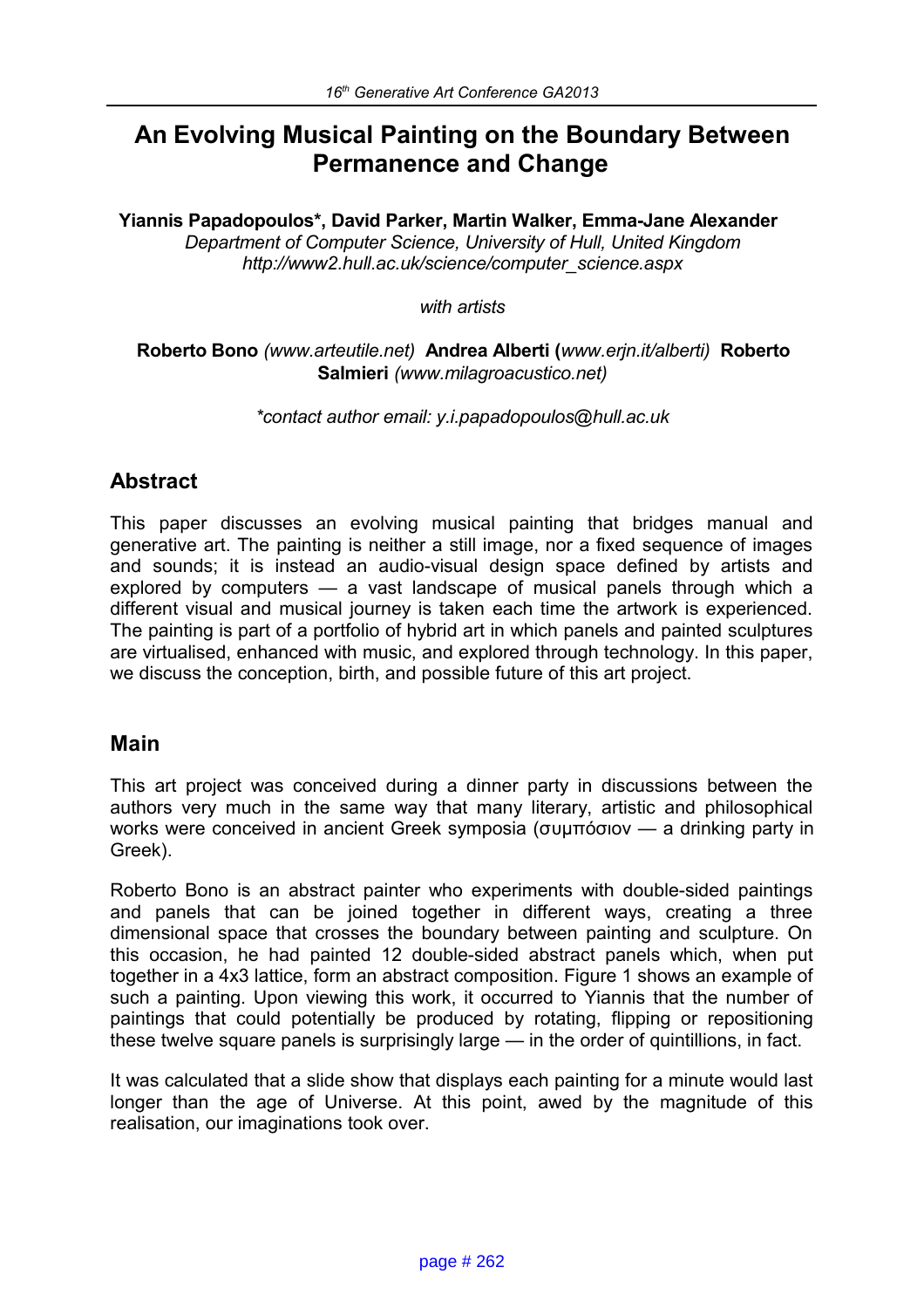

Figure 1: A 4x3 configuration of panels creating an abstract painting

Yiannis imagined these many potential paintings as points in a vast artistic landscape, like wild flowers in a Mediterranean field in the spring. Roberto's paintings are bright and colourful, so the metaphor of the flower meadow was effortlessly evoked and worked well as a concept to inspire this art project. Like flowers in this meadow, the paintings that could be put together from Roberto's panels are similar looking, but also individual in pattern, shape, and composition, each one worthwhile admiring in its own right but also aesthetically pleasing to see collectively as a group. Figure 2 illustrates the concept of a landscape of paintings potentially created by the many different combinations of panels.

It is interesting to observe that this vast artistic landscape is one of unrealised possibility; it contains many paintings that have the *potential* to exist, but only if their exact configuration should be discovered. Aristotle was the first to use an artistic analogy for illustrating the relationship between potential and actual [1]. He famously observed that a beautiful marble statue already exists in "potentiality" within a block of stone, but awaits for the sculptor to bring it out in "actuality". Similarly, the artistic vistas defined by Roberto's panels exist in potentiality, but need a transformative tool to bring them out into the actual world so that the aesthetics of these paintings can be appreciated. And what better tool for such a transformation than a computer?

Thus inspired, we digitised these images and created a system that renders the panels in 4x3 configurations, each of which creates a unique painting.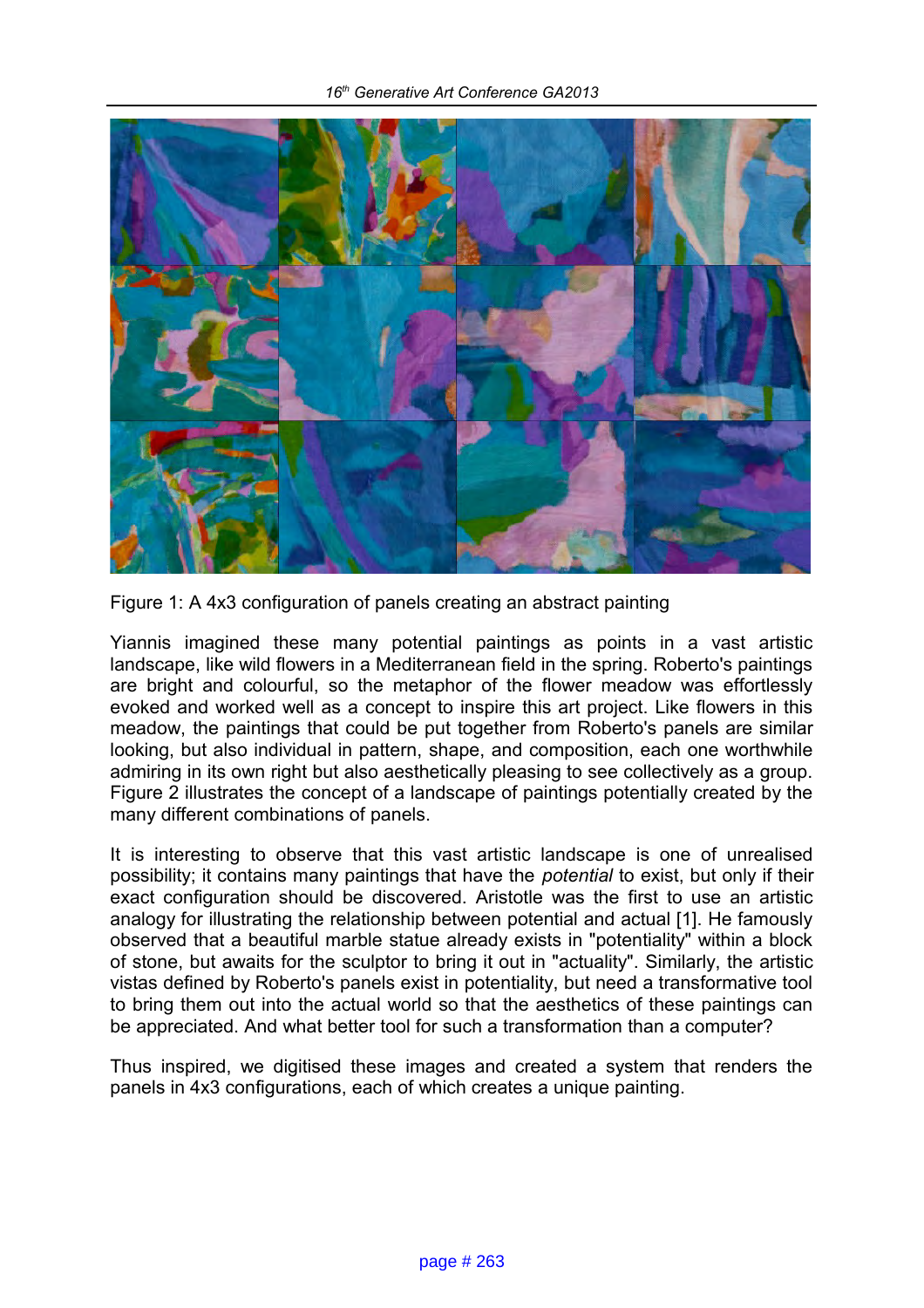

Figure 2: Design space — potential configurations of panels in paintings

In this system, such configurations can be formed manually by a person moving around panels, flipping them, or rotating them, or it can be done automatically by the computer itself and displayed on screen. The latter method allows viewers of the art to experience a computer generated slideshow of paintings that are taken, one by one, out of the potential landscape and brought into actuality. Because of the vast number of possible paintings that can be generated, the chances of seeing the same painting twice are far, far lower than the odds of ever winning any lottery. Thus every new painting is likely to be unique, never viewed before and probably never to be viewed again — a fleeting glimpse into an immeasurable and unexplored artistic realm.

Using the flower meadow metaphor, we could say that a slide show of such paintings unfolding in time is the equivalent of a trip through a real meadow wherein a bee flies from one flower to another. In the case of this art project, this trip is in reality a voyage through a *design space* — the set of all possible designs that can be created from a number of individual elements — and it is randomised so that a viewer always takes a different and unique path through this artistic design landscape.

Then sometime later, on a balmy summer evening spent reminiscing about childhoods in the Greek islands and the ancient landscapes of Sicily — and encouraged by a few glasses of Assyrtiko of Santorini and Greco di Tufo, it occurred to us that a landscape is never quiet. Instead, it is alive with subtle, ambient, but always-changing sounds: the songs of birds and the chattering of cicadas, the whispering of trees, the gentle splash of the sea, sometimes the sound of tolling winds meandering through narrow streets — everywhere one can hear the everpresent voice of nature. So we gave the silent artistic landscapes of this project a voice of their own.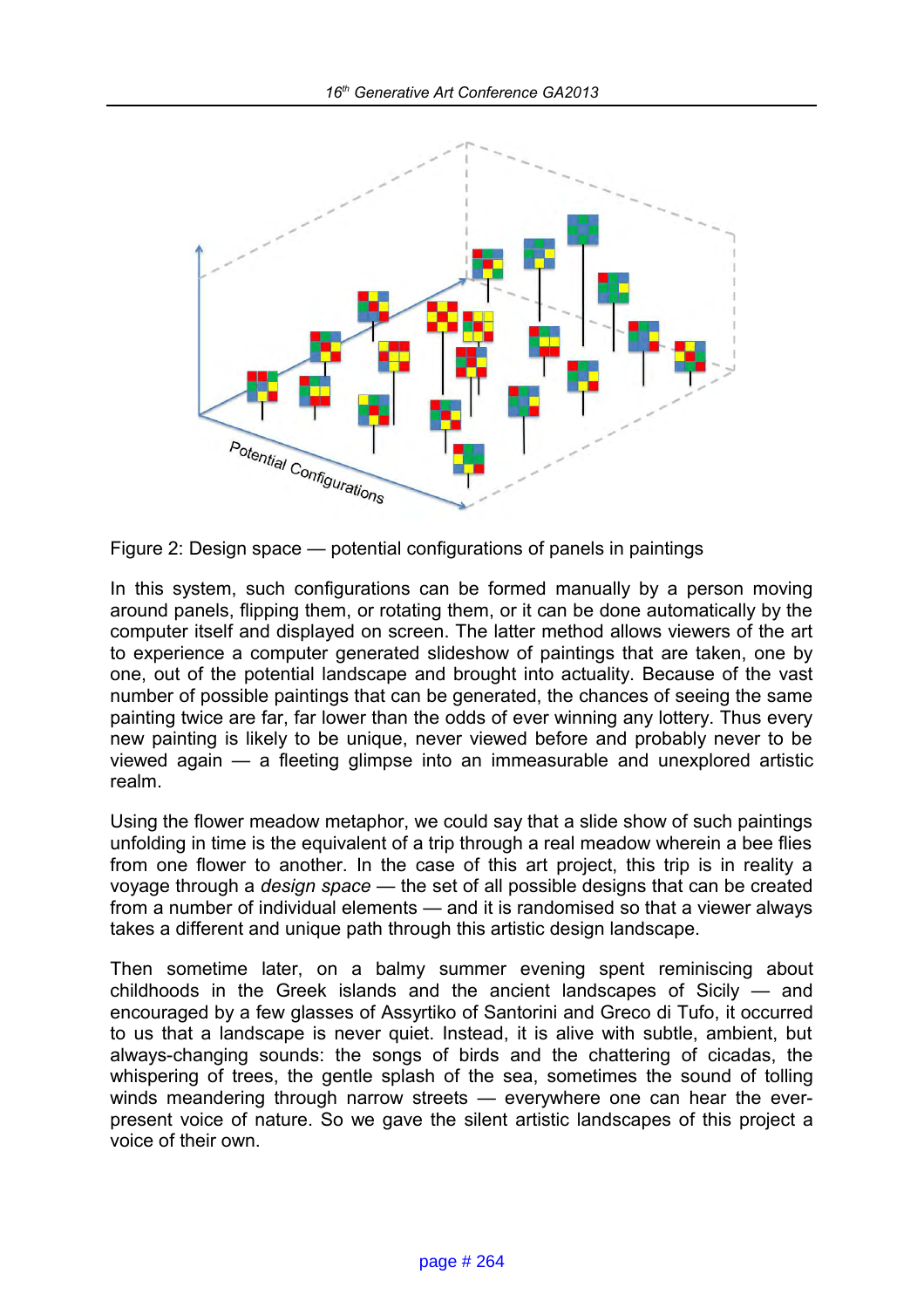Musicians Roberto Salmieri and Andrea Alberti wrote two compositions for two different sets of Roberto's panels. They added background music to match the ambience of the visual landscape and provided each individual panel with accompanying harmonic sounds. When played together, and in rhythmic sequence, this creates an enormous number of variants of the same piece of music. In this way, the audio and visual design spaces of these ever-changing musical paintings are being explored simultaneously, with a different sequence of images and a unique musical piece created during each journey.

Further inspiration for this project came from our interest in evolutionary biology and the way its principles can be applied to evolve not only biological life, but also technological systems. In theory, the brain — i.e., the instrument of human reasoning — is itself the result of an interesting evolutionary voyage through the potentialities that are inherent within the near-limitless design space defined by matter. Humanity, for example, can be seen as the result of a particular path through this space where chemical reactions at low levels and then mutations and recombination of genetic material has gradually given rise to a species with reasoning ability. Imagine taking all the atoms composing the DNA of a human being and throwing them in the air: out of the innumerable possible patterns they may form, there is one that gives rise to intelligent life in the form we know it. Evolution can thus be seen as nothing more than a search — random, but still guided by natural selection — within the design space of organic matter, with the potential to lead to results such as intelligent life.

This evolutionary thinking can also be applied to artistic design spaces. It occurred to us that one option for the exploration of Roberto's painting would be to use evolutionary algorithms that could start from arbitrary starting points within the landscape of paintings and, over the course of many generations, evolve towards the most aesthetically-pleasing regions of the landscape. We chose to define this aesthetic ideal as those paintings in which the transition of colours between panels is optimally harmonised to be as smooth and gentle as possible. In other words, those paintings most likely to evolve further are those in which the colours and patterns at the borders of adjoining panels are most similar. In our computer implementation, we achieve this by measuring the difference between the colours of the pixels along the boundaries of the panels and then trying to minimise that difference.

One can visualise this concept by thinking of the artistic landscape not as being flat, but rather as one that has hills and valleys; the higher the hill, the greater the level of harmonisation between panels in a painting, and the deeper the valley, the greater the level of contrast between the panels. In this type of landscape, paintings lie in valleys and on hills, and the higher one goes, the closer one is to the harmonious ideal. On each hill, we describe the painting that occupies the peak as a *local optimum*: it is the most harmonious painting in its neighbourhood. Perhaps this is a configuration where the painting has been harmonised with regards to a particular colour. Globally, there is also one hill  $-$  or mountain  $-$  that is taller than all the others, and at its peak is a painting that is *globally optimal*: it has the greatest harmonisation value in the entire landscape. The concept is illustrated in Figure 3.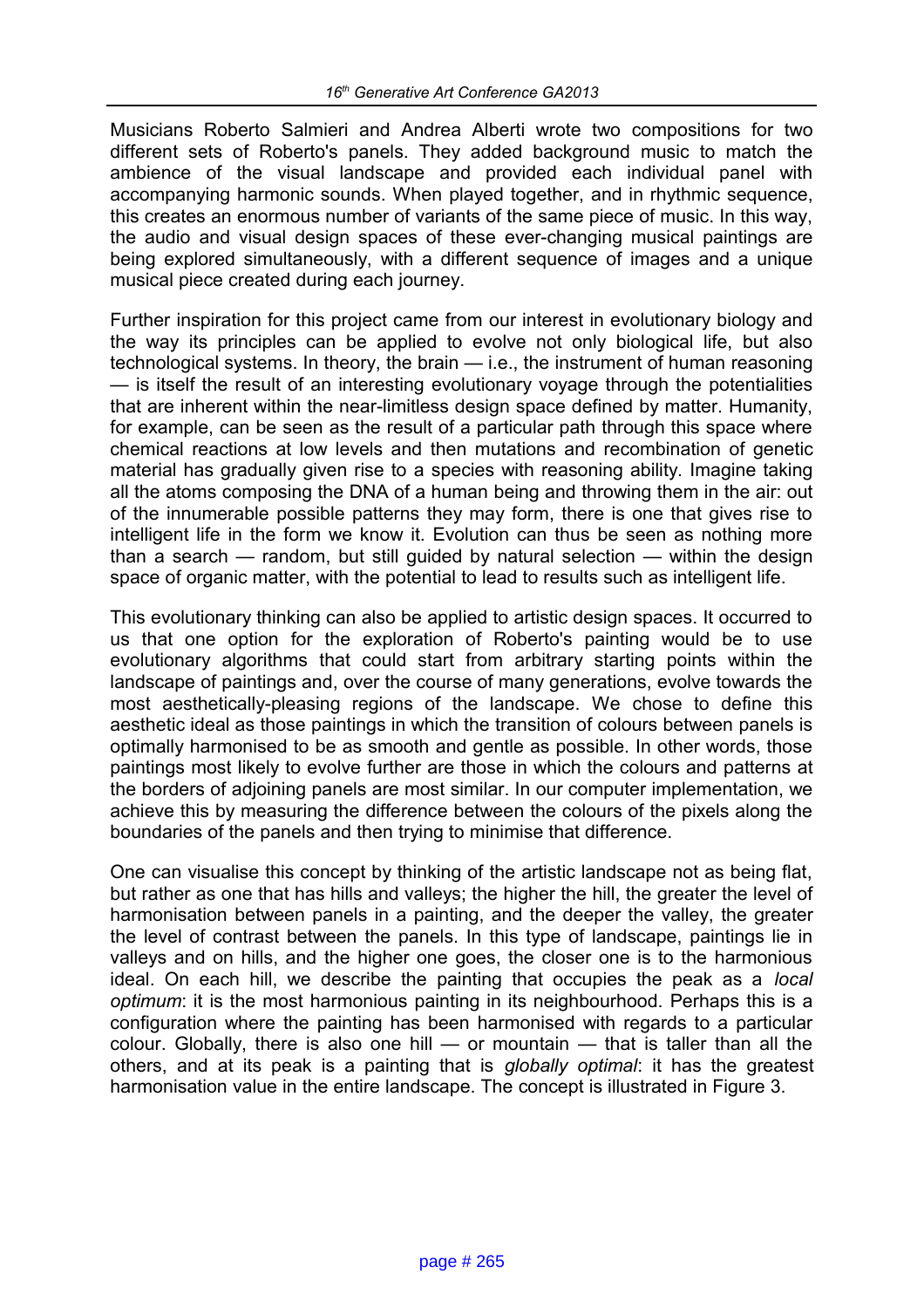

Figure 3: Landscape of paintings with different degrees of colour harmonisation between panels

The evolutionary algorithm we have developed to journey towards the peaks of such landscapes (based on [2]) first creates a random population of paintings by selecting panels and placing them in random positions in the 4x3 lattice. It then evaluates the harmony between panels of each individual painting in this population by calculating the colour difference between the pixels near all edges; we represent this as a Cartesian distance in a three-dimensional colour space. It selects the most harmonised paintings (thus emulating natural selection) and "breeds" those paintings by applying a *crossover operation* to each pair; this produces a new "child" painting that has attributes of both parents — in other words, some panels will be in the same position as one parent, and the rest will be in the same position as the other parent. In addition, to add a further random element, we also create a few *mutations*, which are paintings with one or more randomly altered panels.

The result is a new, improved population of paintings — and thus we move to explore a new, higher region in the landscape. The process is then repeated and the most harmonious painting of each population is displayed in the slideshow. Generation after generation, improved paintings that lie closer to the peaks of the artistic landscape are conjured out of potentiality into the actual world and displayed, while, in parallel, the musical script that corresponds to this journey is being dynamically composed and played.

Manual, randomised, and evolutionary journeys through two evolving musical paintings can be experienced online at **generativeart.net.dcs.hull.ac.uk.** Visual instances of the two paintings are shown in Figures 4 and 5 respectively.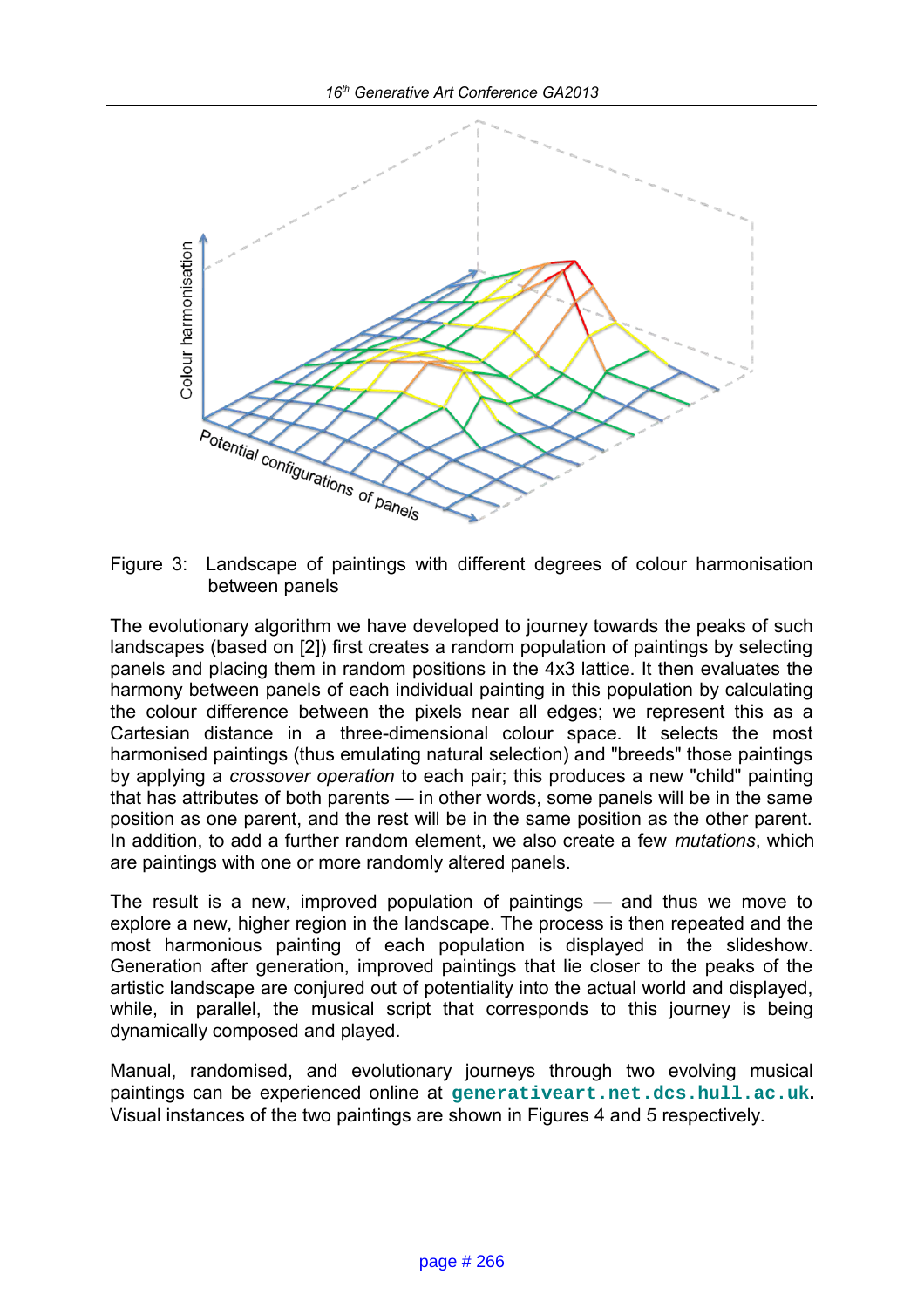

Figure 4: Still instance of an evolving musical painting — Visual artwork by Roberto Bono, Music by Andrea Alberti

There is a pervasive feeling of "everything changes and everything stays the same" in the experience of this art. Indeed, this work can be seen as an experiment on the edge between movement and stillness, stability and instability, permanence and change. This is a boundary that is both intriguing and fascinating, and one that has been the subject of deeply significant philosophical and artistic work in the past. This work includes the thought experiments of Zeno of Elea arguing the implausibility of motion; the philosophy of Heraclitus of Ephesus and Georg Wilhelm Friedrich Hegel, who saw perpetual motion as the essence of nature and history; and the artistic works by Myron of Eleutherae, Leonardo Da Vinci, and Vermeer, who so beautifully and enigmatically captured physical and emotional motion within the absolute stillness of marble or canvas.